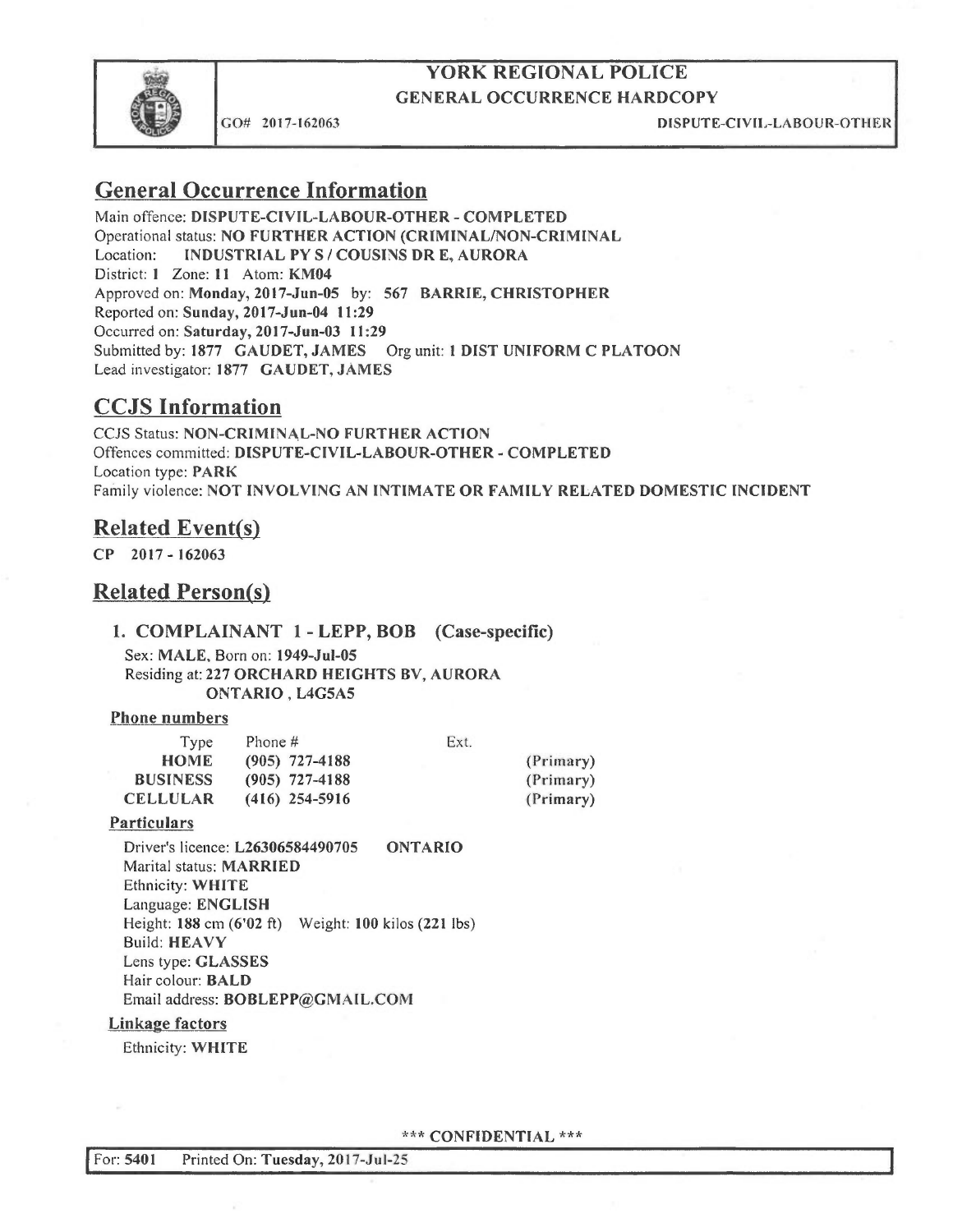

GO# 2017-162063

DISPUTE-CIVIL-LABOUR-OTHER

## 2. OTHER 1 - CRAWFORD, MANDIE (Case-specific)

#### **Particulars**

**STATISTICS** 

Occupation: BY-LAW#189 Employed by: TOWN OF AURORA BY-LAW

\*\*\* CONFIDENTIAL \*\*\*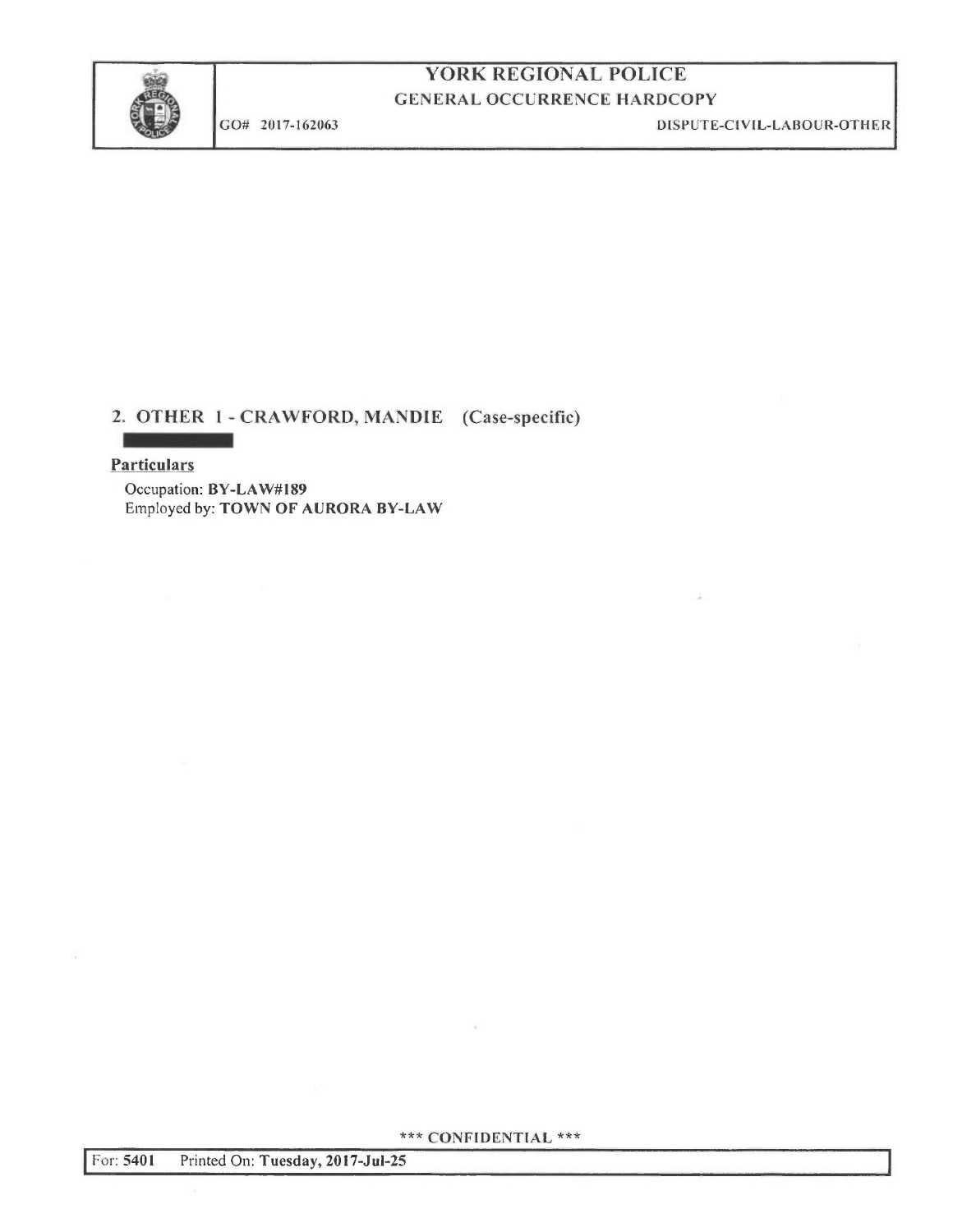

CO# 2017-162063 DISPUTE-CIVIL-LABOUR-OTHER

#### Narrative: INITIAL OFFICER REPORT - 1 Subject: DISPUTE-CIVIL-LABOUR-OTHER Author: 1877 GAUDET, JANIES Related date/time: Sunday, 2017-Jun-04 12:48

On Sunday June 4, 2017 at 1129 hours complainant Robert (Bob) LEPP attended 1 district at 240 Prospect Street in the Town of Newmarket to explain an issue he had with Aurora By-Law.

Robert advised the writer that he believed he was assaulted by a By-Law officer while attending a community function in Sheppards Bush yesterday. Robert explained that he was on site with his 2 dogs, had them on a leash and was taking pictures at the community event. .Robert advised that he saw a YRP K9 officer and wanted to speak to him in regards to taking some photographs, so he tied his 2 dogs to a pole and walked over to the K9 officer.

Robert advised he then heard a woman screaming as he realized that his 2 dogs had got loose and had walked over to him and sat next to him. Robert explained that the woman continued to yell at him, walked over to him and told him that she could give him a ticket for his dogs being loose. Robert advised that the woman was not in a uniform of any kind but was wearing what appeared to be motorcycle leathers and was carrying a helmet. Robert advised that he continued about his day with his dogs on the leashes. Robert explained that he had observed

the woman go over to the By-Law tent that was set up and had numerous By-Law officers in it in uniform.

A period of time later Robert advised that the same woman approached him with 2 by-Law officers in uniform and attempted to hand him a piece of paper. Robert advised that he turned around as the woman would not identify herself to him. Robert advised that the woman reached towards him and put the piece of paper in the small leather bag he was carrying, said to him that he was served and walked away from him. Robert was insistent that the woman had assaulted him by placing the paper in his bag.

Robert further advised police that he was upset that the woman was not in uniform and had not asked him for identification.

The writer observed the ticket for Dog at Large signed by Mandie CRAWFORD #189 filled out to Bob LEPP and at the correct address.

The writer learned from speaking with Robert that there had been previous interactions with Aurora By-Law and himself, in fact sounding like a

\*\*\* CONFIDENTIAL \*\*\*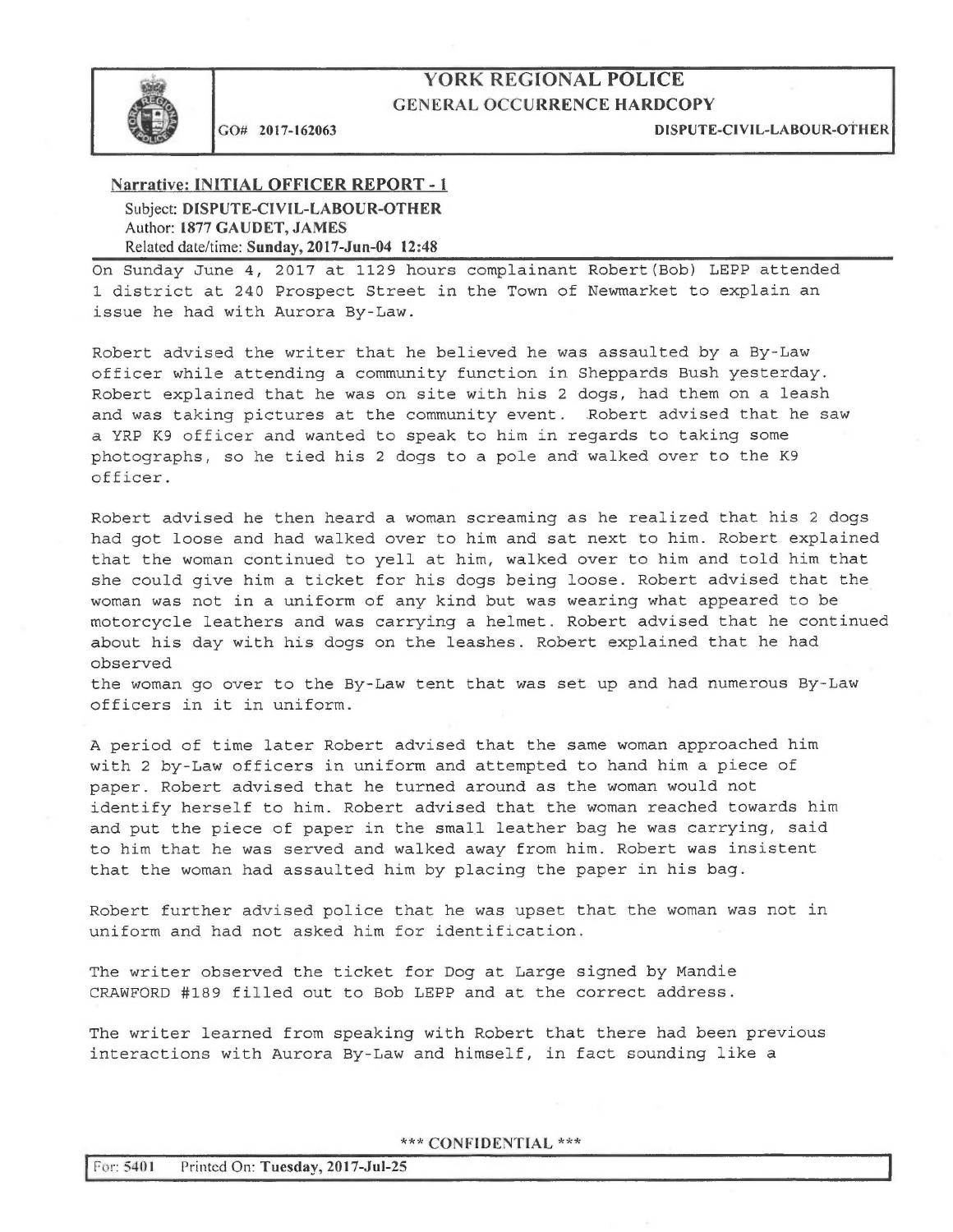

#### GU# 2017-162063 DISPUTE-C(VIL-LABOUR-OTHER

significant history may be involved explaining why the By-Law officers would know Robert by sight.

The writer explained to Robert that an assault had not been committed and advised that he should attend Aurora By-Law and speak with a supervisor there in order to assist him better.

Robert was determined that an offence had occurred and advised police that he was retired and had a lot of time to do research and was going to find an applicable offence. The writer explained to Robert that there was a process that he could look into as far as laying a private information but explained that the Justice would have to approve.

Robert provided a typed out written statement which was scanned and attached to this report.